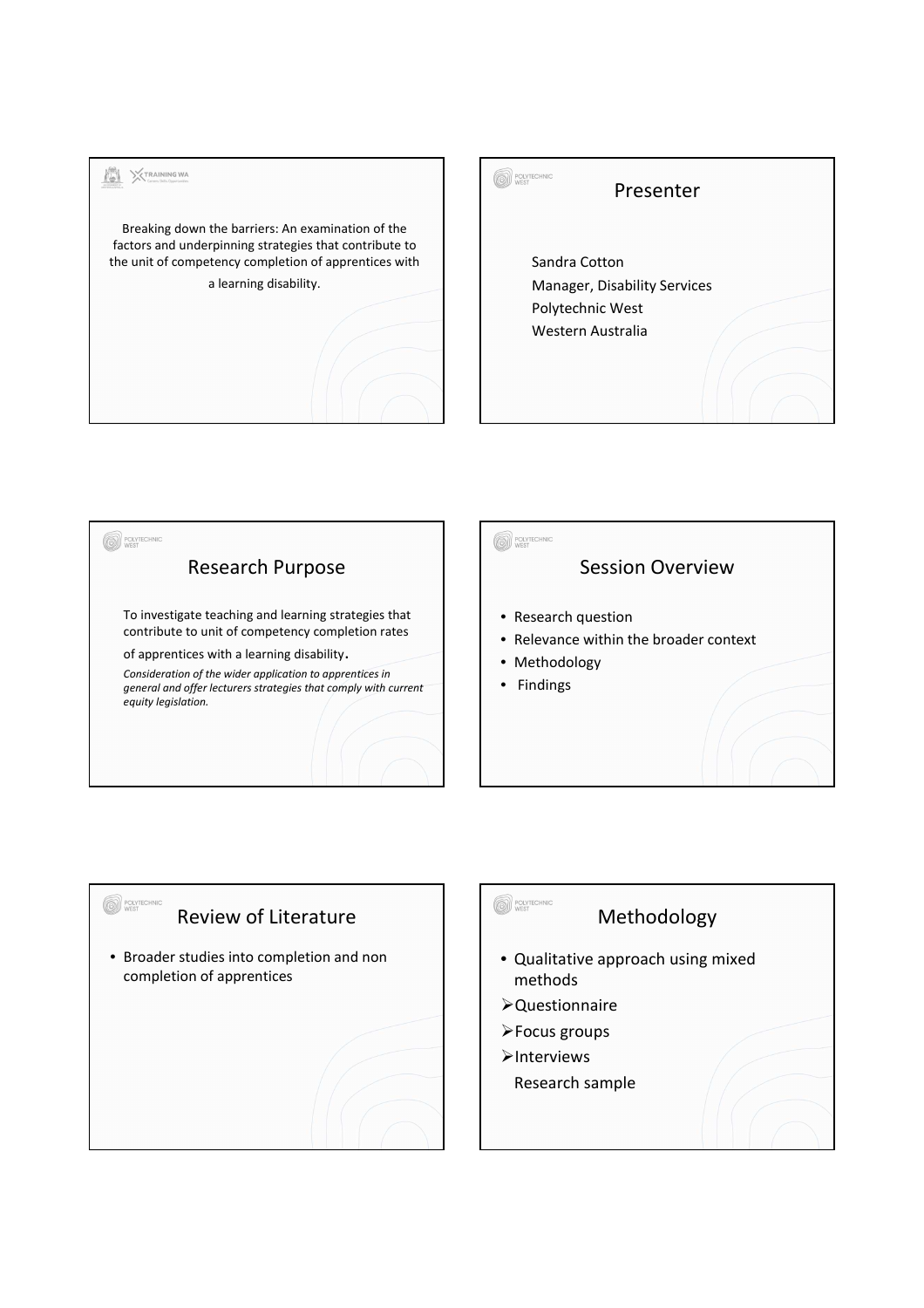### Learning Disability

POLYTECHNIC

• A learning disability is identified under the Disability Discrimination Act, (1992) and Disability Standards for Education (2005) as a disorder or malfunction, which results in the person learning differently from a person without the disorder or malfunction, and, therefore, places an obligation on education and training providers to make 'reasonable adjustments' to accommodate these students (Shaw, 2004).

#### Learning Disability

POLYTECHNIC

Findings of Reis and Colbert (2004) confirm that students with a learning disability often have coexisting conditions such as anxiety, depression, and low self-concept and selfefficacy.





| <b>Difficulties</b><br>experienced | <b>Students Reponses</b> |                   |
|------------------------------------|--------------------------|-------------------|
| <b>Difficulties</b>                | Response<br>Percent      | Response<br>Count |
| Understanding texts                | 73.7%                    | 14                |
| Reading                            | 78.9%                    | 15                |
| Writing                            | 52.6%                    | 10                |
| Maths                              | 42.1%                    | 8                 |
| Assessments                        | 57.9%                    | 11                |
| Organisation                       | 11                       | $\overline{2}$    |

## POLYTECHNIC

#### Factors for success

Lecturers and apprentices acknowledged:

- Work satisfaction
- $\triangleright$  Pay and job availability
- Completion of VET in schools
- Holistic instructional approaches
- Supportive learning environment
- Family and peer support